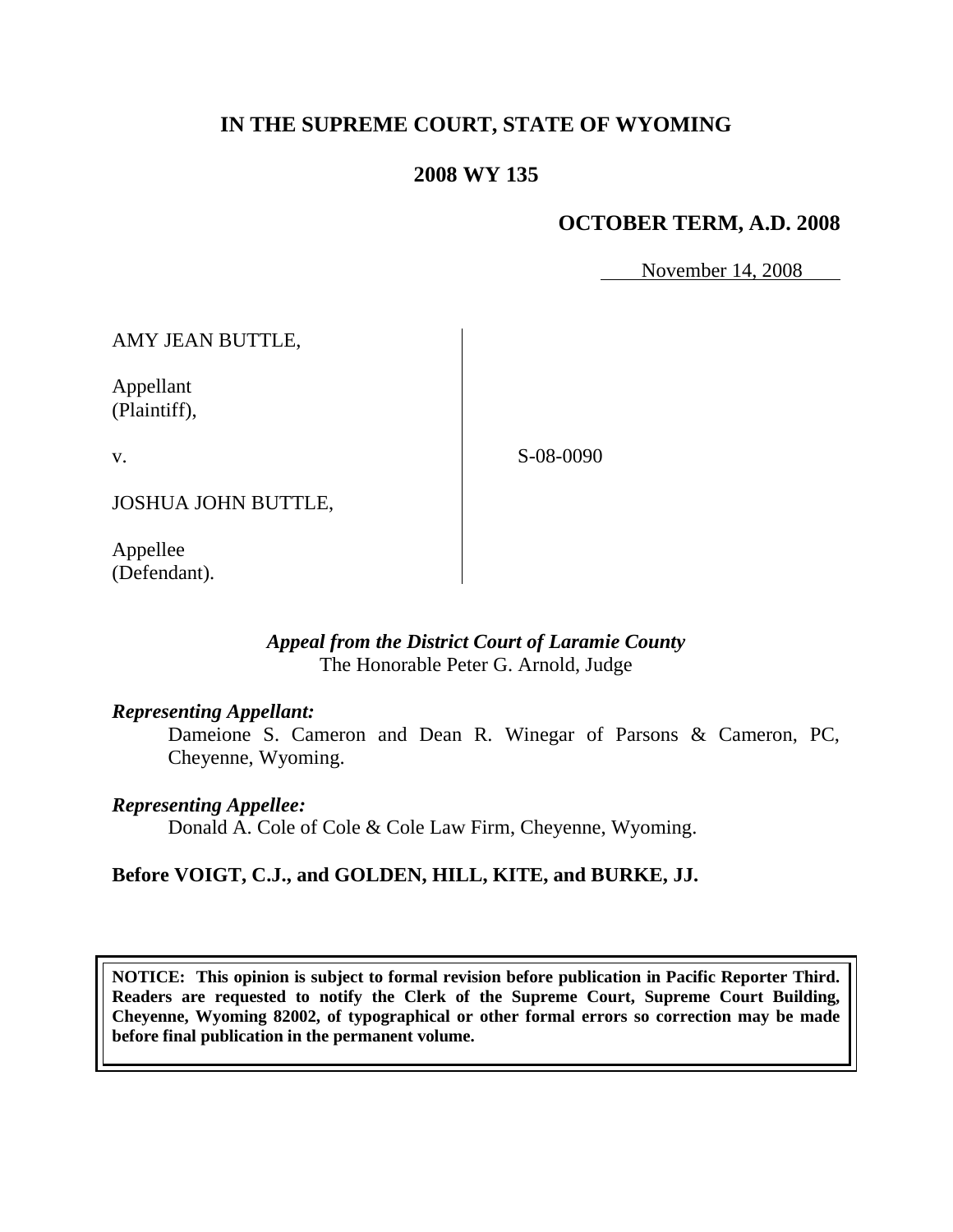### **KITE, Justice.**

[¶1] In divorce proceedings ending the marriage between Amy Jean Buttle (Mother) and Joshua John Buttle (Father), the district court ordered that Mother should have primary physical custody for decision making purposes but then determined the parties should share physical custody of their four-year-old child, meaning each parent would have custody 50 percent of the time. The district court declined to make a finding concerning Mother"s allegations of spousal abuse. Mother appeals, claiming the district court abused its discretion in ordering shared custody and not considering her claims of spousal abuse as being contrary to the best interest of the child.

[¶2] We find no abuse of discretion in the manner in which the district court addressed the spousal abuse evidence. We reverse the district court's custody order however, because we conclude that it abused its discretion in deciding shared custody was in the child"s best interest.

### **ISSUES**

[¶3] The issues for this Court's determination are:

1. Whether the district court abused its discretion when it declined to make a finding that spousal abuse occurred and was contrary to the best interest of the child.

2. Whether the district court abused its discretion when it awarded Mother and Father shared physical custody.

### **FACTS**

[¶4] The parties married on September 6, 2002. One child, a son, was born two and a half years later. During the marriage, the parties lived on a ranch located near LaGrange, Wyoming, 45 miles northeast of Cheyenne. Father was employed on the ranch, Mother commuted to work in Cheyenne five days per week and the child attended day care in LaGrange while Mother was working.

[¶5] Mother filed a complaint for divorce on September 11, 2007. She sought an order giving the parties joint legal custody of the child but awarding primary physical custody to her. At the time, the parties were still living in the home on the ranch property, but Mother had obtained a job in Alabama and planned to move there with the child. In her complaint, Mother sought an order allowing Father liberal visitation, taking into consideration the potential distance between him and the child. She asked the district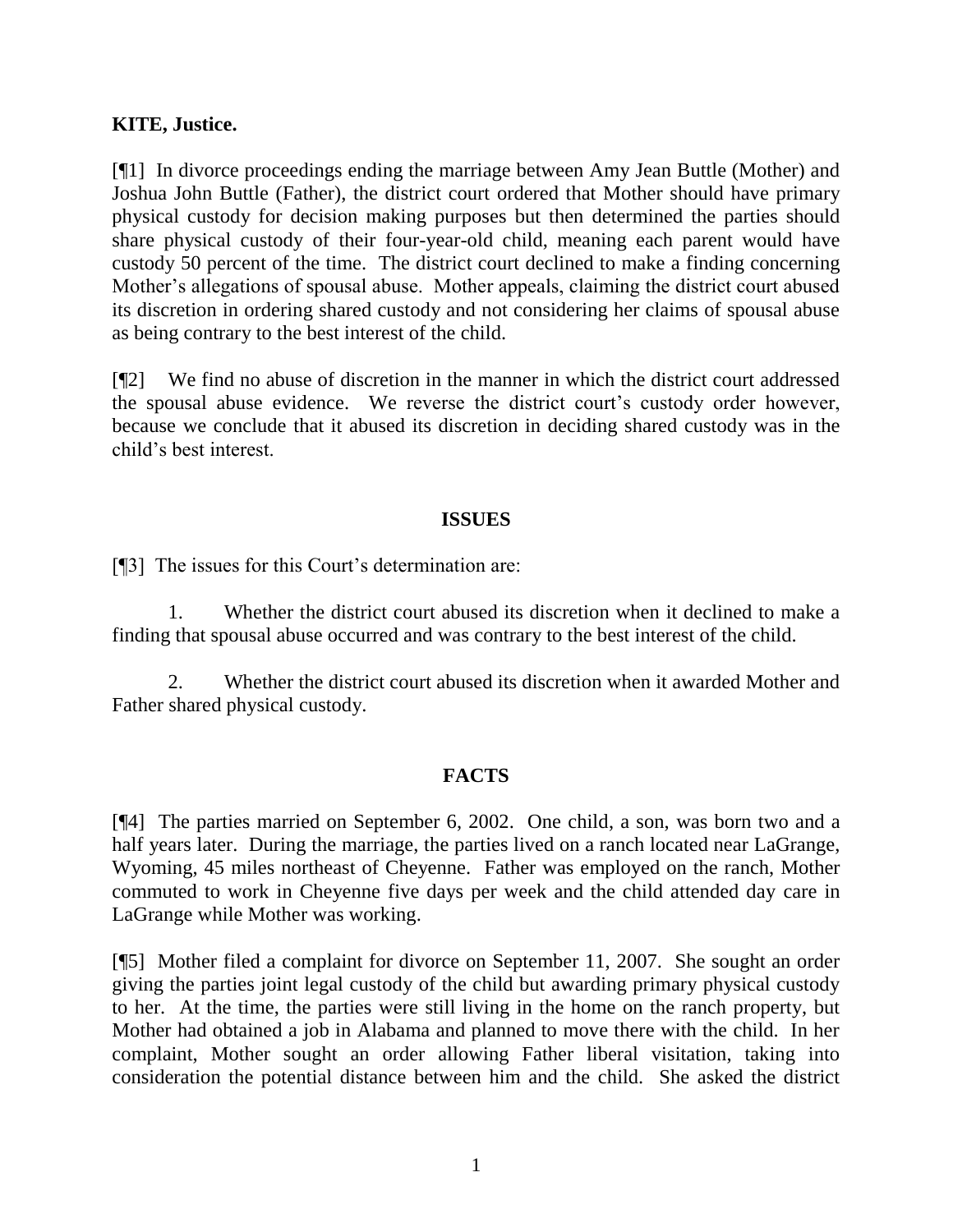court to accept a reasonable "parenting plan"<sup>1</sup> that maximized the time Father could spend with his son.

[¶6] Father answered the complaint and filed a counterclaim for divorce in which he asked for joint legal custody and primary residential custody, with Mother having liberal "co-parenting"<sup>2</sup> time with the child. Father also filed a motion for temporary custody of the child and a motion to keep the child in Laramie County, asserting the child had lived all but six months of his life on the ranch and it was not in his best interest for Mother to disrupt the stability of his life by moving him out of state away from family and friends.

[¶7] Mother responded to Father"s motions and filed her own motion for temporary custody. She asserted that she had been the child"s primary caretaker since his birth and it was in his best interest to remain with her. Apparently, the district court held a hearing on the motions on September 21, 2007, and ordered that the child remain in Laramie County and the parties share custody until the divorce trial.<sup>3</sup>

[¶8] The district court conducted the trial on October 17, 2007. The undisputed evidence showed that Mother had been the child"s primary caregiver throughout his life. Both parties testified that Mother got the child up and ready in the morning and took him to day care before driving to work in Cheyenne. She also picked the child up from day care in the evening when she returned to LaGrange. Father was frequently not at home in the evenings. Mother bathed the child and put him to bed at night. Father testified that he worked on the ranch at least part of most weekends during the marriage. Mother frequently took the child to Cheyenne for outings or to Saratoga to see her family on weekends. While Father testified that Mother prevented him from spending time with the child, Father conceded that he chose to rodeo and drink with his friends when he could have been with his family.

[¶9] Mother testified that she was no longer planning to move to Alabama because the district court had suggested at a prior hearing that she find a job in Wyoming or

<sup>&</sup>lt;sup>1</sup> The parties and the district court use different terminology than that generally used in custody proceedings in Wyoming. We have commented before in the context of a case involving joint custody that loose use of the language causes confusion. *Gurney v. Gurney*, 899 P.2d 52, 54 n. 1 (Wyo. 1995). The terms generally used by this Court are: legal custody, to denote the party or parties who have the authority to make decisions concerning health, education, etc.; physical custody, to denote the party or parties with whom the child lives; and visitation to refer to the noncustodial parent"s right of access to the child. As used in Mother's complaint, we assume the term "parenting plan" refers to Father's visitation.

<sup>2</sup> We assume "co-parenting time" refers to visitation. *See* n. 1.

 $3$  No hearing transcript or order on the motions appears in the record. However, Mother states in her brief that the district court heard the motions on September 21, 2007, and ruled from the bench that the child was to remain in Laramie County and the parties were to share custody until the trial. Mother also states that the district court ordered the trial to be expedited.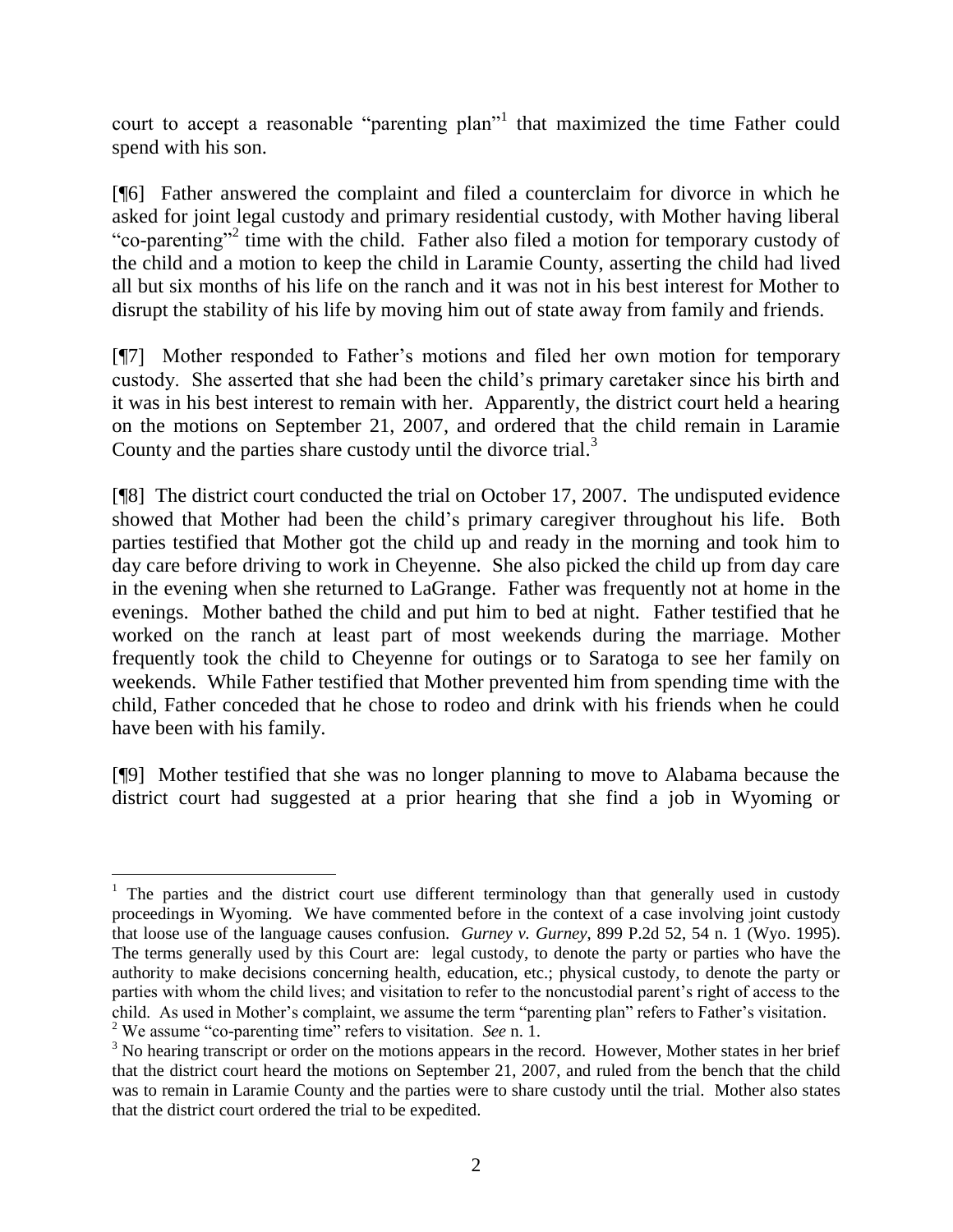Colorado. $4$  She testified that she was currently living in Cheyenne but planned to move to Saratoga where she had a job offer, could live in her sister's house and be close to her parents. She testified that she wanted to move to Saratoga because her parents were there, it is a nice community in which to raise a child and, given the violence that occurred in the marriage, she thought some distance between her and Father would be beneficial.

[¶10] Mother testified that the parties' marital problems were caused by Father's anger and drinking, which led to physical and verbal confrontations. She testified that she was afraid of Father and had concerns about how he might treat the child during visitation when he was alone with him. Father confirmed that the parties fought but not to the degree Mother claimed. He testified that the physical confrontations were before the child"s birth and were less violent than Mother testified. He testified that early on in the marriage the fights involved both parties trying to "be the head of household." One of the verbal fights later on involved Mother"s threats to take the child away from him.

[¶11] Father testified that in the three weeks between trial and entry of the temporary custody order, he and the child spent time together. He bathed the child, fed him, put him to bed and took him to work with him when he could. He testified that the child loved being at the ranch and that he and the child had "an amazing relationship now." Father asked for "as close to the 50/50 [custody] as I can get."

[¶12] After the parties presented their evidence, the district court considered the evidence of spousal abuse along with the other evidence presented and declined to make a finding that abuse occurred or to determine custody based upon such a finding. The district court found that the parties should have shared custody and the child should spend equal time with each of them. The court asked the parties to confer and determine what period of time the child should spend with each of them.

[¶13] On November 8, 2007, Mother filed a motion pursuant to W.R.C.P. 59(a) asking the district court to re-open the evidence and amend the judgment (although no written judgment had been entered) concerning visitation. Mother alleged that on October 28, 2007, at 2:30 a.m., while the child was in Father"s care but apparently not with him, Father was arrested for driving under the influence and interfering with a police officer. No ruling on the motion appears in the record, although Mother states in her brief that the district court denied the motion.

 4 If the district court pressured Mother not to move to Alabama and to find a job in Wyoming or Colorado, this would be an improper restraint on her constitutionally protected right of travel. *Testerman v. Testerman*, 2008 WY 112, ¶ 18, 193 P.3d 1141, 1146 (Wyo. 2008). However, Mother did not raise the issue and the hearing transcript is not part of the record. Therefore, we do not address the question of whether her right was violated.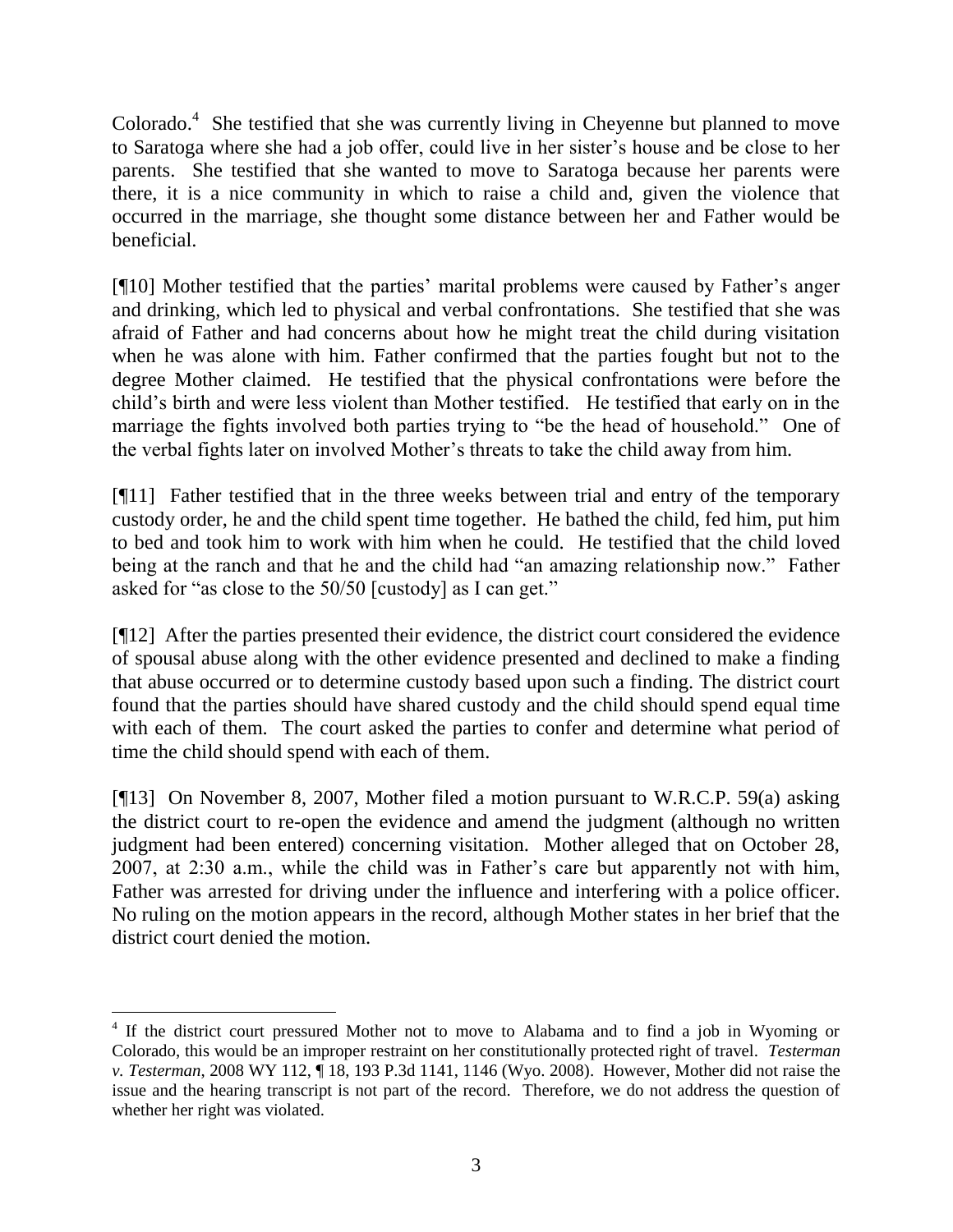[¶14] In January of 2008, the district court entered a decree of divorce. With regard to custody, the district court found that Mother should be the primary custodial parent for final decision-making authority.<sup>5</sup> The district court further found that it was in the best interest of the child for the parties to have shared custody "with each party receiving fifty percent (50%) physical co-parenting time with the child with each parent having four days on four days off." The district court further found that it was in the best interest of the child that Mother and Father discuss where the child should attend school when he reached school age and if they could not resolve the issue then the court would resolve it. Mother appealed.

#### **STANDARD OF REVIEW**

[¶15] We review a district court"s custody determination according to the following standards:

> Child custody decisions are within the sound discretion of the trial court.

It has been our consistent principle that in custody matters, the welfare and needs of the children are to be given paramount consideration. The determination of the best interests of the child is a question for the trier of fact. We do not overturn the decision of the trial court unless we are persuaded of an abuse of discretion or the presence of a violation of some legal principle. *Resor v. Resor*, 987 P.2d 146, 148 (Wyo. 1999), quoting *Reavis v. Reavis*, 955 P.2d 428, 431 (Wyo. 1998).

*Testerman v. Testerman*, 2008 WY 112, ¶ 8, 193 P.3d 1141, 1144 (Wyo. 2008).

A court does not abuse its discretion unless it acts in a manner which exceeds the bounds of reason under the circumstances. Our review entails evaluation of the sufficiency of the evidence to support the district court's decision. . . . Findings of fact not supported by the evidence, contrary to the evidence, or against the great weight of the evidence cannot be sustained. Similarly, an abuse of

l

<sup>&</sup>lt;sup>5</sup> Ordinarily, final decision making authority is denoted as "legal custody" and primary custody refers to where the child resides. *See* n. 1.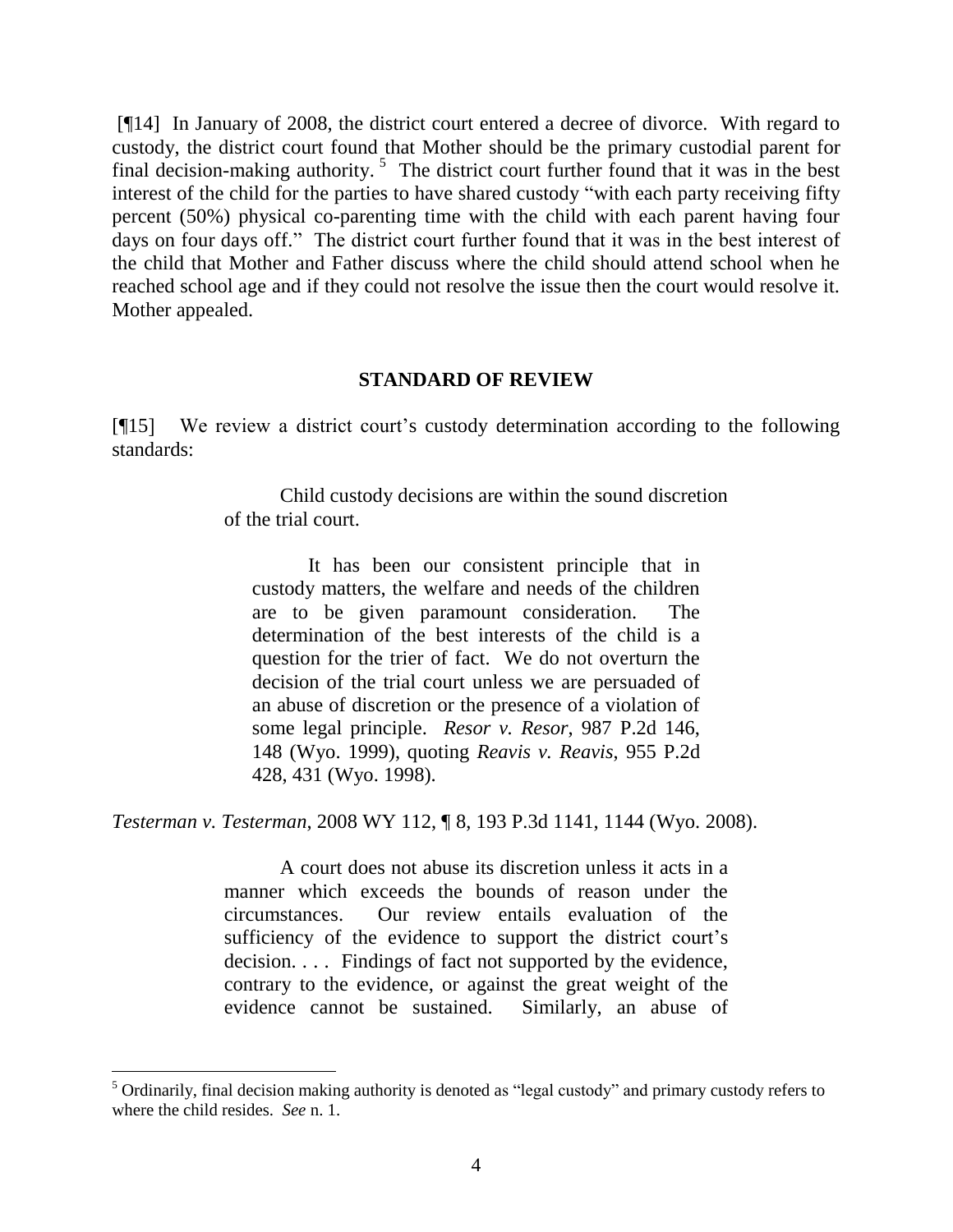discretion is present when a material factor deserving significant weight is ignored.

*Eickbush v. Eickbush*, 2007 WY 179, ¶ 9, 171 P.3d 509, 511 (Wyo. 2007) (citations omitted).

## **DISCUSSION**

### *1. Evidence of Spousal Abuse*

[¶16] Wyo. Stat. Ann. § 20-2-201(c) (LexisNexis 2007) provides:

The court shall consider evidence of spousal abuse or child abuse as being contrary to the best interest of the children. If the court finds that family violence has occurred, the court shall make arrangements for visitation that best protects the children and the abused spouse from further harm.

Mother contends the district court failed to comply with this mandatory provision because it declined to consider the evidence that she had been physically abused by Father as being contrary to the best interest of the child. Father maintains that, after considering the parties' testimony, weighing their credibility and concluding the majority of the violence occurred before the child"s birth, the district court properly exercised its discretion and determined that neither a finding that domestic violence occurred nor a custody determination based upon such a finding was appropriate.

[¶17] In support of her claim that spousal abuse occurred, Mother testified that Father drank three or four times per week and often did not come home until late. She testified that sometimes they fought when he arrived home late. On one occasion, Father threw her down on the ground, held her by the hair and choked her. Another time, she locked herself in the bedroom when they were fighting and he kicked the door open. She tried to leave and he followed her, shoving her repeatedly and finally threw her to the ground and kicked her. She testified that he called her derogatory names and on several occasions kicked or hit the furniture and walls. She testified that on one occasion, after the child was born, Father said he "should beat the ---- out of [her]," maybe that would get a reaction, and when she did not respond, he hit the wall next to her head.

[¶18] Father confirmed that the parties fought and that their fights "got rough at times." He denied ever choking or kicking Mother, but admitted that he held her down one time during a fight and pushed her down another time. He testified that Mother was physical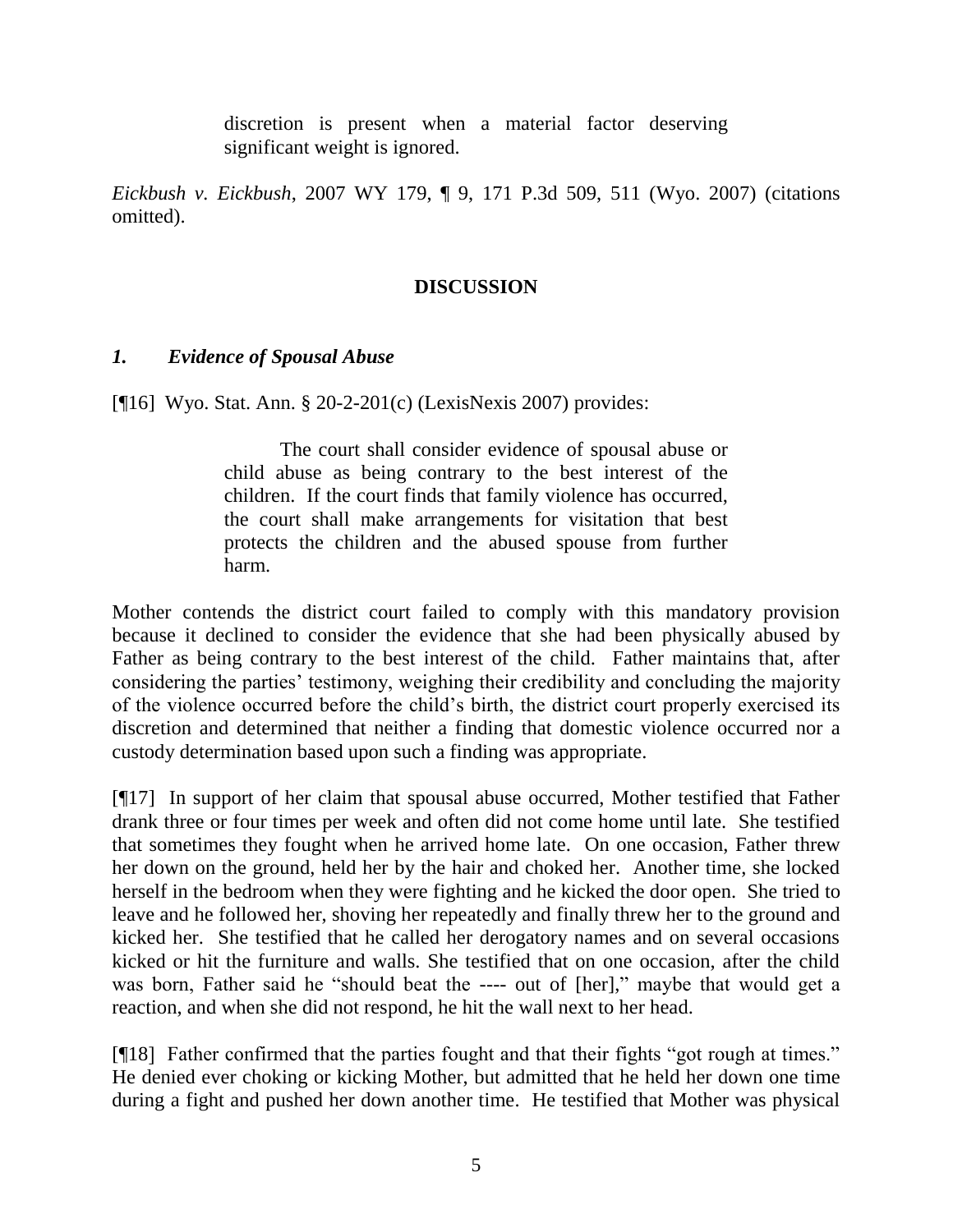with him, too; one time she pushed him, on another occasion she threw a phone at him and another time she knocked the front storm door down. Father testified that no physical fights occurred after the child"s birth but that verbal fights continued. Father admitted that he called Mother names, such as "fat cow" or "pig" and that he had done so within ear shot of the child. Father also confirmed that he drank regularly, consuming an average of six or seven beers after work, and that he "probably" did not remember things clearly when he was drunk.

[¶19] In addressing the parties" testimony concerning the claim of spousal abuse, the district court made the following statements from the bench:

> I'm aware of the impact that Mr. Buttle's behavior had on you and your belief that it was in your best interest from the standpoint of your mental status to get away and to leave. Mr. Buttle to his credit admitted some of the horrible things that you say he did. There's no excuse for that....  $[T]$ he majority of the violent things apparently took place before [the child] was born. That means in my mind . . . that it would be inappropriate for me to make a finding that domestic violence occurred and that I"m making a decision of noncustody based upon that finding.

> There are no manuals, there are no guide books you can go to and say, okay, this marriage isn"t going to work. What do we do? Sometimes people know of no other way than to react either by silence or removal or by violence and striking out.

> As I say, Mr. Buttle, there is no excuse for doing the things that you did. But I believe you when you say that conduct won"t impact your ability to be a good parent. Obviously, there are irreconcilable differences that were present.

> And I want to tell both of you also that I have been doing this kind of work for way too long, over 30 years. I can tell you that it is very, very rare for a marriage to breakdown because of the conduct of one of the parties. . . . [M]y point in saying that is I don"t want the Decree to say that one person is awarded the divorce.<sup>6</sup>

[¶20] Addressing Mother's concerns about Father's behavior when he is with the child alone, the district court stated:

l

<sup>&</sup>lt;sup>6</sup> Consistent with this comment, the decree states "the parties are equally at fault for the breakdown of this marriage" and "the parties are granted an absolute divorce from each other."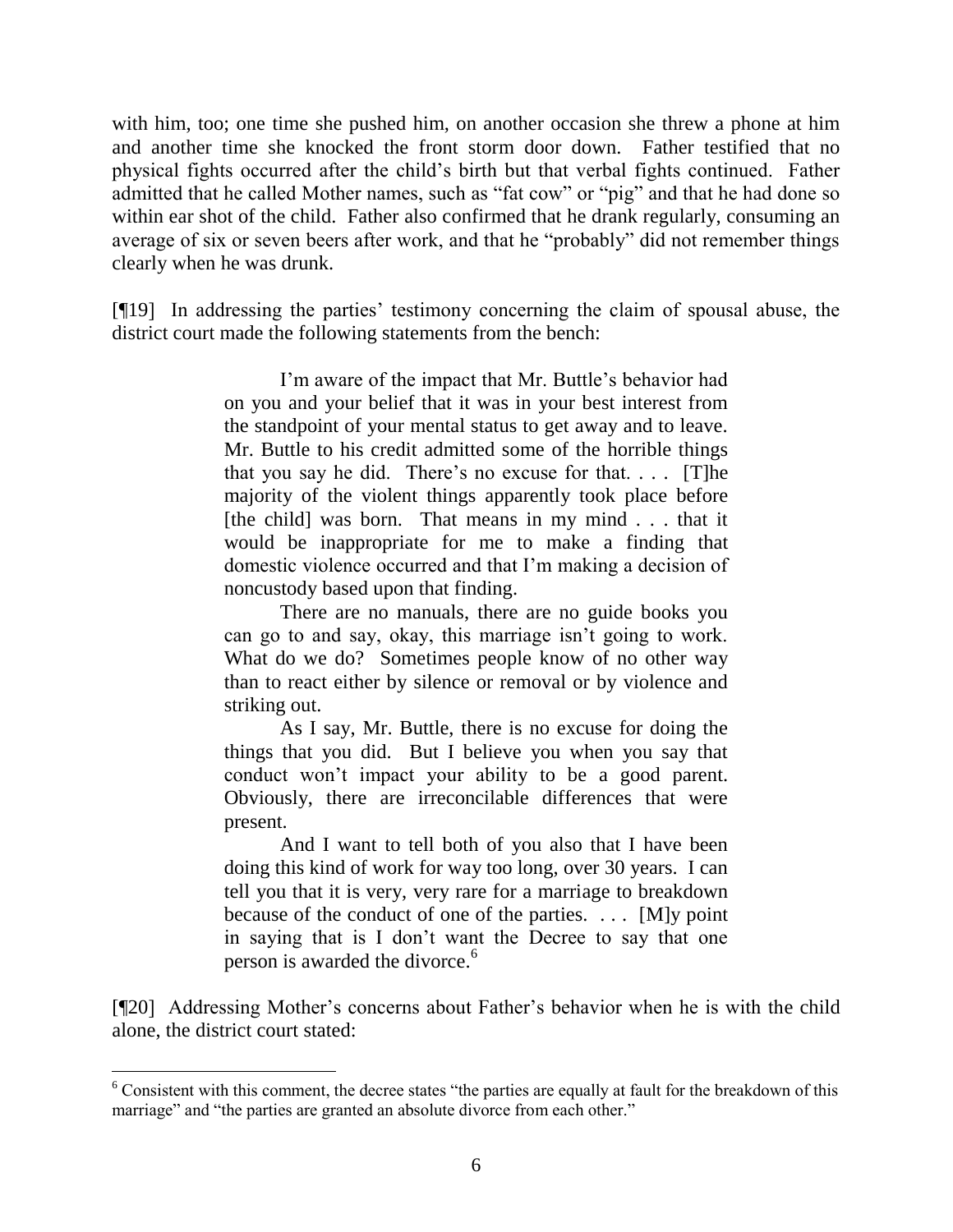I don"t get the feeling . . . that the things about which you complain will adversely impact your son"s welfare. What I mean by that is that I don"t believe that when [the child] is with his father that his father is going to stay out late at the bars. I don"t believe he is going to be violent with him. I don't believe he's going to mistreat him or animals in his presence. Certainly those are things you need to work on, Mr. Buttle.

[¶21] From these excerpts it is clear the district court considered the evidence of spousal abuse. Mother"s contention, therefore, that the court did not consider the evidence is incorrect. If an abuse of discretion occurred on this issue, it involved the district court's statements that it should not make a finding that spousal abuse occurred or base its custody determination on such a finding. In particular, we note that the district court inferred that Father"s admissions that he was physically violent with Mother prior to the child"s birth were not sufficient evidence upon which to base a custody determination. In that regard, we believe such evidence was appropriate for the district court to have considered and we see nothing in the record, other than Father"s promises to behave differently, to insure rehabilitation of Father's inclination to resort to violence when frustrated or threatened.

[¶22] However, considering all of the evidence and the district court"s statements in their entirety, we hold the district court did not abuse its discretion in declining to base its custody determination on the evidence of abuse. While there is no question from the evidence that the parties fought, their fights involved physical confrontations, and such confrontations were contrary to the best interest of the child, we conclude the district court could have reasonably determined from the totality of the evidence that Mother should have primary legal custody subject to liberal visitation by Father.

[¶23] In reaching this result, we do not minimize the seriousness of spousal abuse. We are cognizant of the effects domestic violence and spousal abuse can have on the victim and family. As we have said before, we are particularly aware of the negative effects this sort of violence can have on children. *Jackson v. Jackson*, 2004 WY 99, ¶ 17, 96 P.3d 21, 27 (Wyo. 2004). However, in determining custody in the best interest of a child, evidence of spousal abuse is only one of the factors district courts are required to consider.

[ $[$ [24] Pursuant to § 20-2-201(a)(i) through (x), the court was required to also consider: the quality of the child"s relationship with Mother and Father; the ability of Mother and Father to provide adequate care for the child throughout each period of responsibility; the respective competency and fitness of Mother and Father; each parent's willingness to accept all parental responsibilities; how the parents and child can best maintain and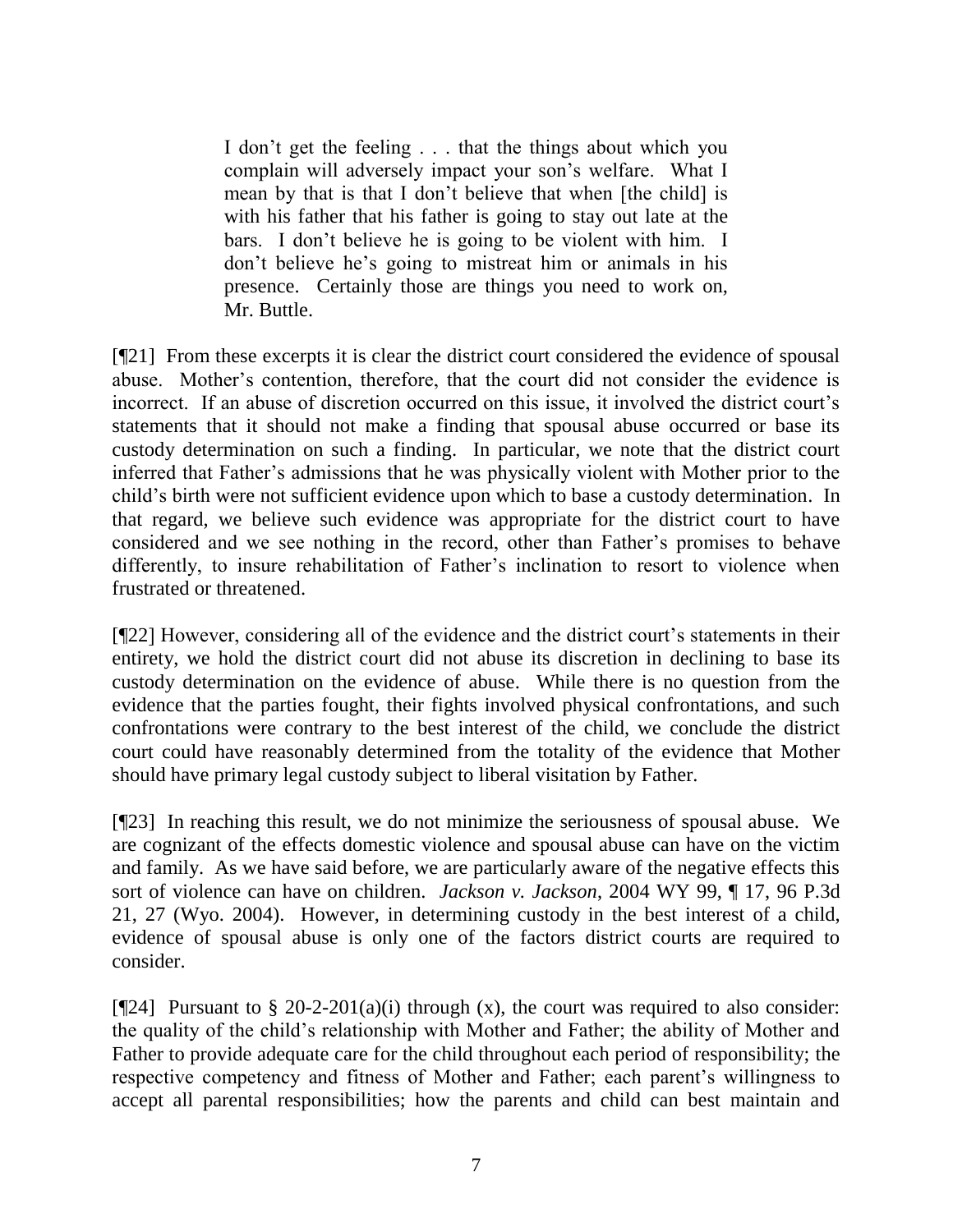strengthen their relationships with each other; how the parents and child interact and communicate with each other; each parent's ability and willingness to allow the other to provide care and respect the other"s rights and responsibilities; geographic distance between residences; each parent's physical and mental ability to care for the child; and other relevant factors.

[¶25] While evidence that spousal abuse occurred is contrary to the best interest of the child, such evidence must be considered along with all of the other factors. Here, there is no question that the district court considered the evidence of spousal abuse. It is equally clear, however, that it was not persuaded from the totality of the evidence that the spousal abuse evidence should prevent Father from having liberal visitation. Given the district court's unique opportunity to observe the witnesses and hear their testimony in person, we are not at liberty to second guess its decision absent a finding that it could not reasonably have concluded as it did. Having carefully considered the testimony and the district court's statements, we do not make that finding. Although we might have reached a different conclusion, that is not sufficient grounds for concluding the district court abused its discretion.

[¶26] In reaching this result, we are influenced by *Jackson,* ¶ 17, 96 P.3d at 27, a case in which we considered a similar claim. There, the wife asserted the district court abused its discretion when it failed to consider evidence of spousal abuse, which she alleged her former husband had committed against her, as contrary to the best interests of the children as required by  $\S$  20-2-201(c). Wife had testified that when the police were called to address an altercation between her and her husband, he pushed her in the car and she grabbed him by the throat; then he grabbed her by the hair, shook her and pushed her through a fence. Husband testified that he never touched wife unless she physically assaulted him first. Wife also testified that husband head-butted her in the face. However, husband"s sister, who witnessed the incident, testified that wife was the aggressor and husband was trying to get away from her. The sister also testified that wife was the aggressor against husband numerous times.

[¶27] We said:

While it is clear from the record that the Jacksons' relationship was volatile, we must defer to the district court to determine whether their actions constituted spousal abuse such that it should impact the court's custody evaluation. Again, the trial judge is in the best position to assess the credibility of the witnesses and weigh their testimony. It appears from the record that the district court was not convinced of any clear-cut spousal abuse by Mr. Jackson and found the attacks by both parties did not rise to a level that should impact its decision as to what was in the children"s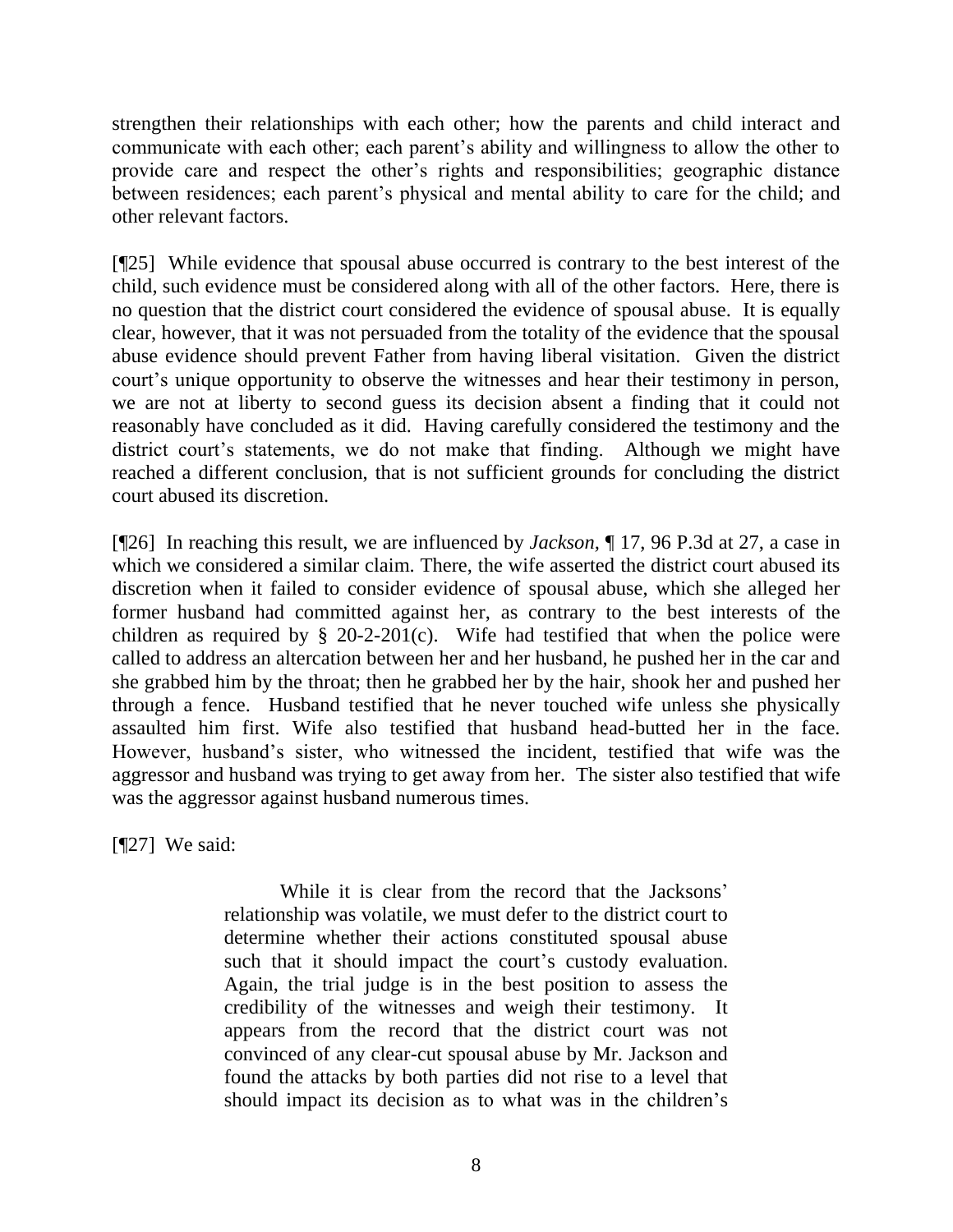best interests. Accordingly, we hold the district court did not abuse its discretion in the manner in which it considered the conflicting testimony regarding spousal abuse.

*Jackson*, ¶ 19, 96 P.3d at 27-8 (citation omitted).

[¶28] The evidence presented in *Jackson* may have been different in degree from that presented in this case; however, in both cases, the district court was in the best position to weigh the testimony and assess the witnesses' credibility. In contrast, this Court's review is confined to the written record. In both cases the district court was not convinced the evidence of violence rose to a level that it should impact its decision concerning the child"s best interest. Like in *Jackson*, we cannot say the district court acted in a manner which exceeded the bounds of reason under these circumstances. We conclude, therefore, that no abuse of discretion occurred.

# *2. Shared Custody*

[¶29] Mother also claims the district court abused its discretion when it entered a shared custody order giving each parent equal time with the child, specifically four days for Mother and four days for Father. She claims the order is contrary to the statutory requirement that custody be determined based upon the child"s best interest. She asserts it is not in the child"s best interest to travel 200 miles between Saratoga and LaGrange every four days, spend a significant amount of time each week in the car, attend different day cares and travel in dangerous conditions during the winter months.

[¶30] Father contends the district court considered the particular facts and circumstances of this case, including the geographical distance between the parents and their mutual love for the child and fitness as parents, and properly concluded that shared custody was in the child's best interest. Father also maintains that the parties' rural lifestyle accustomed them to driving long distances and shared custody did not require significantly more travel than the child experienced before the divorce. Father asserts that the district court properly found that stability can be achieved by keeping a regular schedule and the child"s regular schedule from birth until the divorce consisted of living on the ranch, going to the same day care and spending time regularly with Father"s family and friends.

[¶31] In *Testerman*, ¶ 15, 193 P.3d at 1145, this Court reviewed our precedent concerning shared custody.

> "We have repeatedly said that divided or shared custody is not favored by this Court absent good reason therefore." *Eickbush*, ¶ 11, 171 P.3d at 512. We have explained that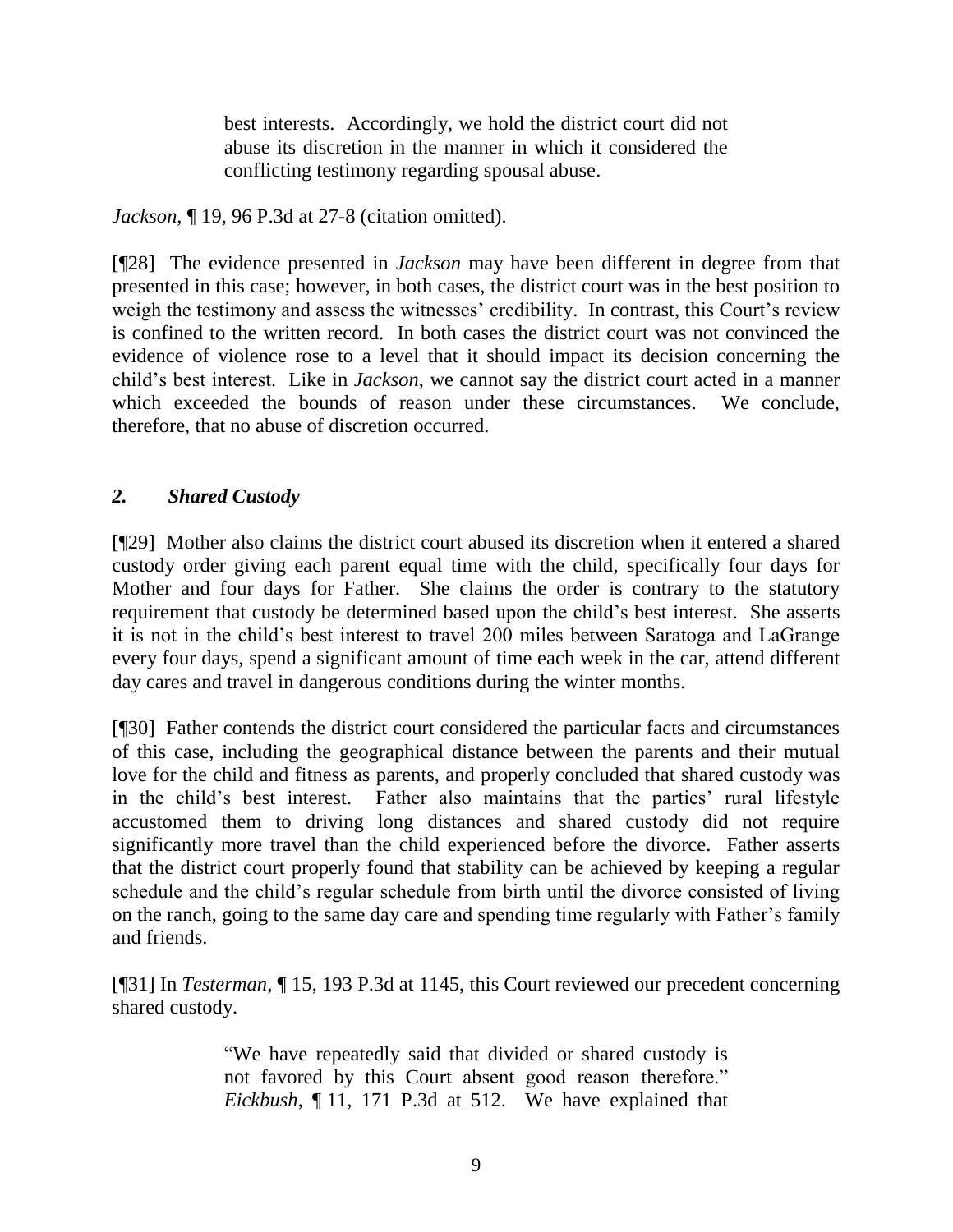"stability in a child"s environment is of utmost importance to the child"s well-being," *Reavis*, 955 P.2d at 432, while "a measure of instability is inherent" in joint custody arrangements. *Gurney*, 899 P.2d at 55. We have emphasized that the "success of a joint or shared custody arrangement hinges on the extent to which the parents are able to communicate and agree on the matters relevant to the children"s welfare." *Reavis*, 955 P.2d at 433.

[¶32] When a district court"s exercise of discretion in custody matters involves splitting custody of children between parents or other unconventional custody approaches, we have said it must provide an explanation of its reasoning and place its findings on the record so that, upon review, this Court can be sure that a comprehensive evaluation of all relevant factors occurred prior to determining custody. *Pace v. Pace*, 2001 WY 43, ¶ 17, 22 P.3d 861, 867 (Wyo. 2001). In the present case, the district court stated its findings in the decree as follows:

> 6. The court finds that it is within the best interests of the minor child for the parties to have shared custody with each party receiving fifty percent (50%) physical co-parenting time with the child with each parent having four days on four days off. [Mother] shall be deemed the primary custodial parent for final decision-making authority.<sup>7</sup>

> 7. The court finds that it is in the best interest of the minor child that both the [Mother] and [Father] discuss where the child should attend school when he attains school age. If the parents can not come to a resolution to this matter, this court shall make the final decision on the matter.

Thus, the decree sheds no light on the district court's reasoning for its findings.

[¶33] From the record, we discern several considerations that seem to have been important to the district court in making its custody determination. The district court emphasized that it preferred to make its decision based upon the "inherent character" of each parent, rather than on things the parties may have done that they "wouldn"t dream of doing" if they had been getting along. The district court accepted Father's testimony that the drinking and violent conduct he had engaged in during the marriage would not impact his ability to be a good parent. The court stated that it did not believe Father would stay

 $<sup>7</sup>$  Neither party challenges the portion of the district court's order designating Mother as the primary</sup> custodial parent for final decision-making. The designation would seem to reflect the court"s conclusion, consistent with the undisputed evidence, that Mother was the child"s primary caretaker.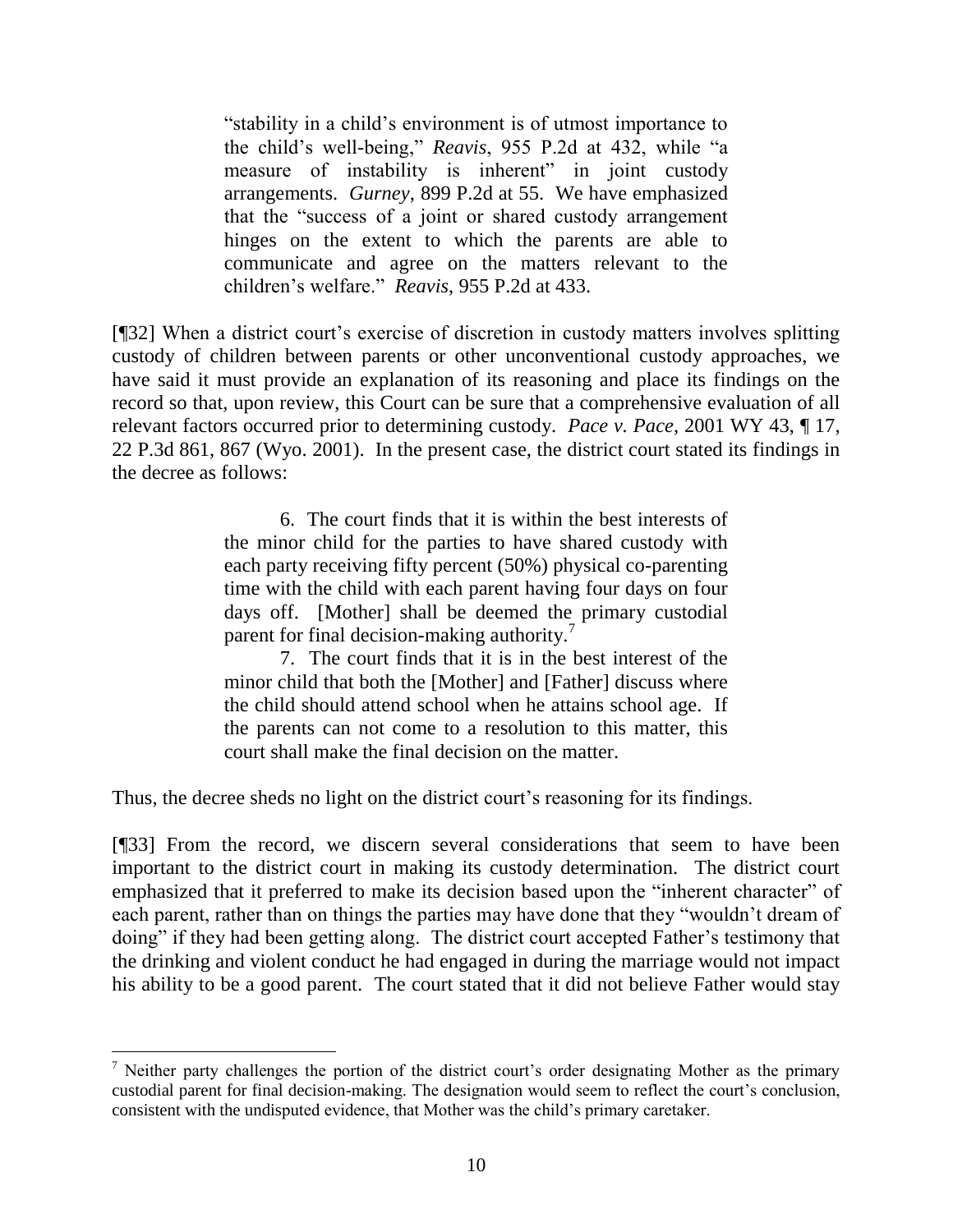out late at the bars when the child was with him or be violent with the child. The court concluded that Father"s past behavior would not adversely impact the child"s welfare.

[¶34] The court concluded that Mother and Father were both good parents and had a desire to insure that the child spend significant time with the other parent. Citing § 20-2-  $201(a)(iv)$ , which requires consideration of each parent's willingness to accept all parenting responsibilities including a willingness to accept care for the child or relinquish care to the other parent at specified times, the district court found that both parents showed concern for the child"s best interest in allowing the other parent time with the child. The district court noted specifically Father"s decision on one occasion to shorten his time with the child because the child was having a difficult time and he thought it was in the child"s best interest to return to Mother.

[¶35] The district court concluded that travel time did not seem to be an obstacle in this case, stating, "Most of us who live out in the rural part of our state accept that as a way of life; we deal with the bad roads, we deal with the inconvenience, we deal with the expense." The court also noted that stability can take different forms; it might be the child attending the same day care five days per week or it might be having a regular schedule. The district court then stated:

> It's my finding that it is appropriate for [the child] to spend equal time with both of you. And I"m glad to hear that you"re prepared to facilitate that, [Mother]. The length of time is kind of problematic because he is only three and a half. I think he has to have shorter periods of time with . . . both of you which increases the travel, increases the expense, increases the inconvenience.

The district court asked the parties and their attorneys to confer and determine what the period of time should be. It referred to this shared custody arrangement as a "stopgap measure" that would not work once the child was in school. Apparently the parties were not able to agree to a period of time, and so the district court entered its shared custody order giving Mother and Father each four days with the child until he starts school in the fall of 2009.

[¶36] As we have said, our review of the district court's order is limited to deciding whether it abused its discretion in ordering shared custody. In deciding that question, we consider whether the evidence the parties presented and the district court's findings supported the court's conclusion that shared custody was in the child's best interest. Specifically, we decide whether the arrangement the district court imposed will promote stability in the child's environment, which is of the utmost importance to his well-being. *Reavis v. Reavis,* 955 P.2d 428, 432 (Wyo. 1998).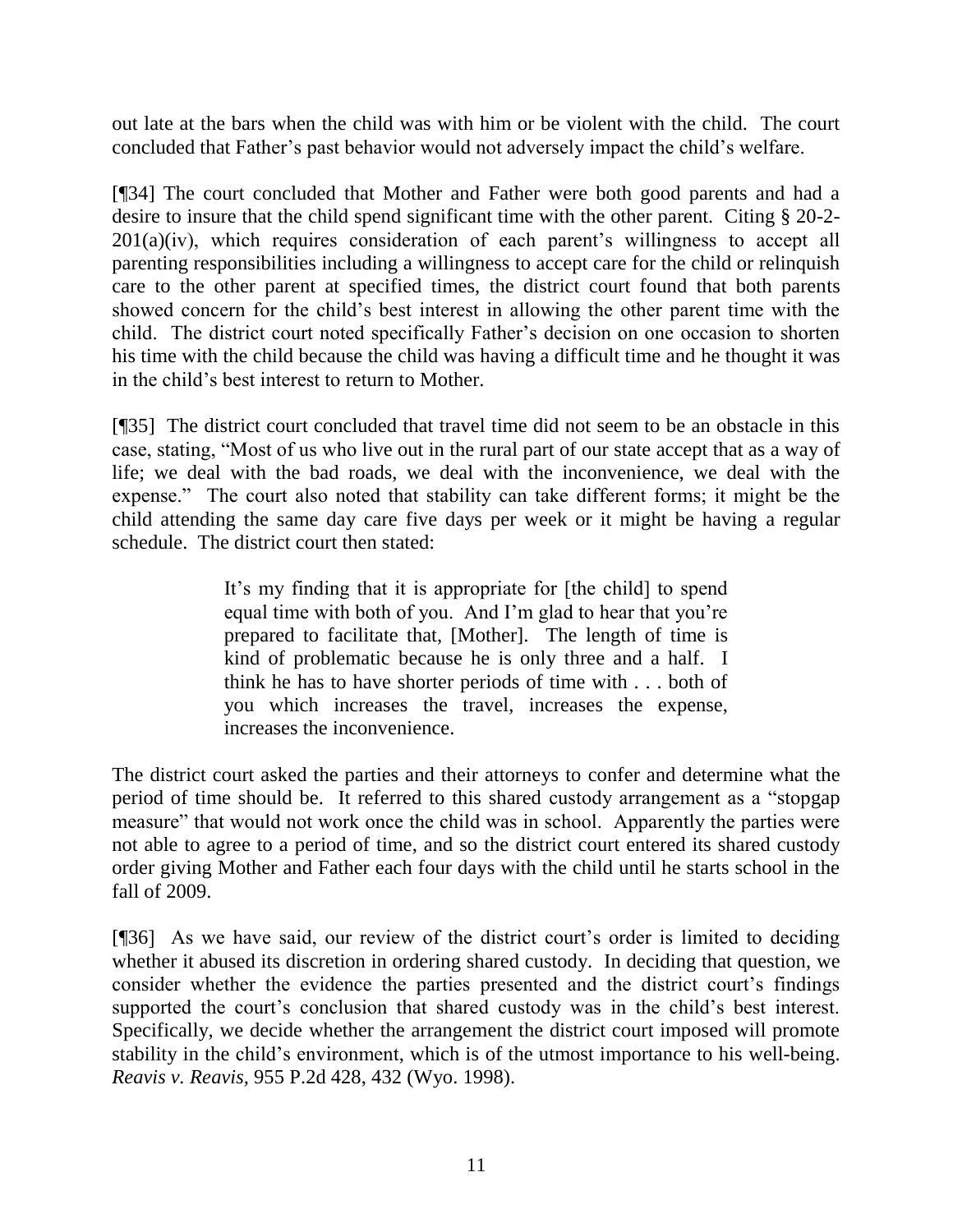[¶37] It is clear from the evidence presented in this case that the shared custody arrangement the district court imposed requires the child to spend at least three hours every fourth day traveling on the highways between Saratoga and LaGrange. In the winter months, those hours will likely be extended by weather conditions making travel slower and more dangerous. The arrangement also requires the child to attend two different day cares during the course of every week throughout the year. Additionally, it requires the four-year-old child to be separated from his primary caretaker every fourth day for a four-day period.

[¶38] We see nothing in the record supporting the shared custody arrangement, other than the district court's finding that both parents were "good parents," a finding that would be true in many, if not most, divorces. That fact alone is not sufficient to support a custody arrangement that this Court has noted is not favored and carries the potential for disrupting the child"s life. Among the most frequently cited contraindications for joint custody is parents who do not live in close proximity. As one child custody authority has said:

> The frequent shifts back and forth in the child's environment with the child having two "primary" homes, requires a great deal of flexibility and cooperation both on the part of the parents and the child. \* \* \* The degree to which a particular arrangement will work may depend not only on cooperation and flexibility, but also on proximity of the parents and the emotional adaptability of the child. When parents live near each other, the child may not have to face the added adjustment of two different peer environments.

Jeff Atkinson, *1 Modern Child Custody Practice* § 6-6, 6-9 (2004). Here, the parents do not live in close proximity. Under these circumstances, the district court's finding that they are both "good parents" does not support shared custody.

[¶39] Another important factor for our consideration in reviewing the district court"s order is the extent to which the parents are able to communicate and work together to promote the child"s best interest.

> The premise of the joint custody order is the parents' ability to resolve between themselves the custodial details. There can be little question that joint custody requires sincere dedication on the part of each parent to safeguard the security and stability vital to a child"s best interest. When the parents are unable to make this cooperative arrangement work, a change of circumstances justifying judicial reexamination of the original joint custody order is demonstrated.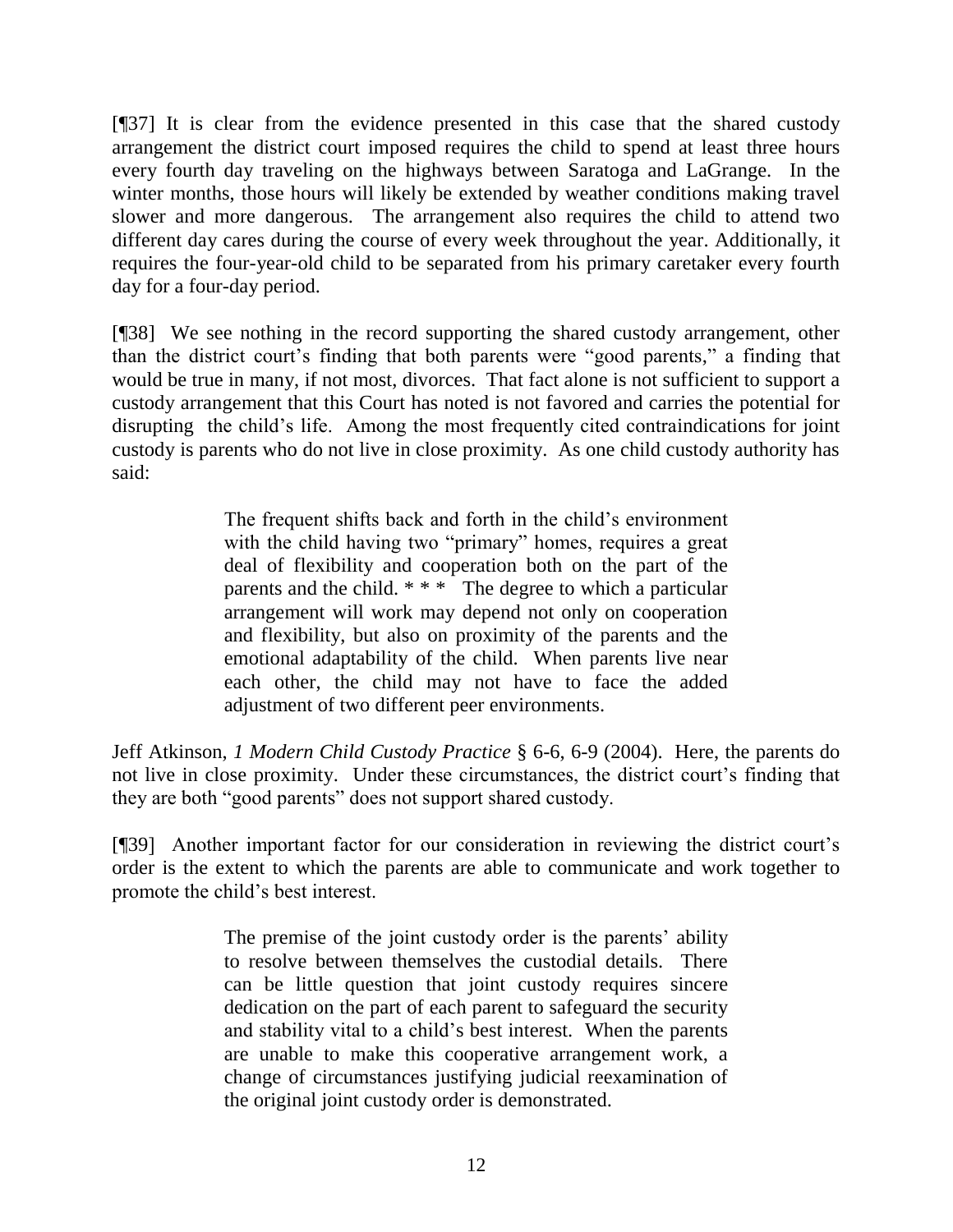*Gurney v. Gurney*, 899 P.2d 52, 55 (Wyo. 1995) (citation omitted). Similarly, when the evidence demonstrates the parents have been unable to communicate during the marriage, a joint or shared custody order is not appropriate in the first place.

[¶40] It is abundantly clear from this record that Mother and Father have no history of effective communication or cooperative decision making. Regardless of which party"s testimony is believed as to who was at fault, it is undisputed that Mother and Father fought throughout the marriage, sometimes violently. Mother testified that she and Father were never really able to communicate. Father testified they had a tough time deciding what they did, where they went, and who was going to be the head of household. They clearly disagreed on the sort of lifestyle they wanted to live, with Father being away from home frequently drinking with friends and Mother at home alone caring for the child. It is undisputed that in addition to physical violence, their disagreements led to name calling and derogatory words, at least on the part of Father. When they made the decision to divorce, they were unable to agree on a custody arrangement or even as to the number of days the child would spend with each of them under the court ordered shared custody. Given the parties' inability to communicate effectively and agree on matters relevant to the child"s welfare, it seems unlikely that the shared custody arrangement the district court imposed will ensure a stable environment for the child.

[¶41] In addition to these factors weighing against the conclusion that the arrangement is in the child"s best interest, the district court left undetermined how custody will work when the child starts school in the fall of 2009. Rather than awarding primary physical custody to one parent and liberal visitation to the other from the date of the decree through the child"s school years, the current order requires the parties to agree on a different arrangement once the child starts school or, failing that, return to the district court and let it decide. The fact that the child"s future primary residence remains undecided further undermines the stability of his environment.

[¶42] While never really articulating its reasoning for imposing the joint custody arrangement, the thrust of the district court's order appears to have been to ensure that both parents have equal time with the child. In *Testerman*, ¶ 17, 193 P.3d at 1146, where the district court"s primary reason for ordering joint custody was to enable father and child to establish and maintain a relationship, we said, "that was a laudable goal, but it falls well short of the 'good reasons' needed to justify the *de facto* joint custody imposed by the district court." The same can be said of the district court's order in this case. A desire to give the child equal time with each parent does not justify a shared custody arrangement which requires a four-year-old child to travel long distances every fourth day between two residences in different counties and attend two day cares. A desire to give the child equal time with each parent does not justify a shared custody arrangement between parties who were unable to communicate effectively or cooperatively resolve disputes during their marriage. Neither does a desire to give the child equal time with